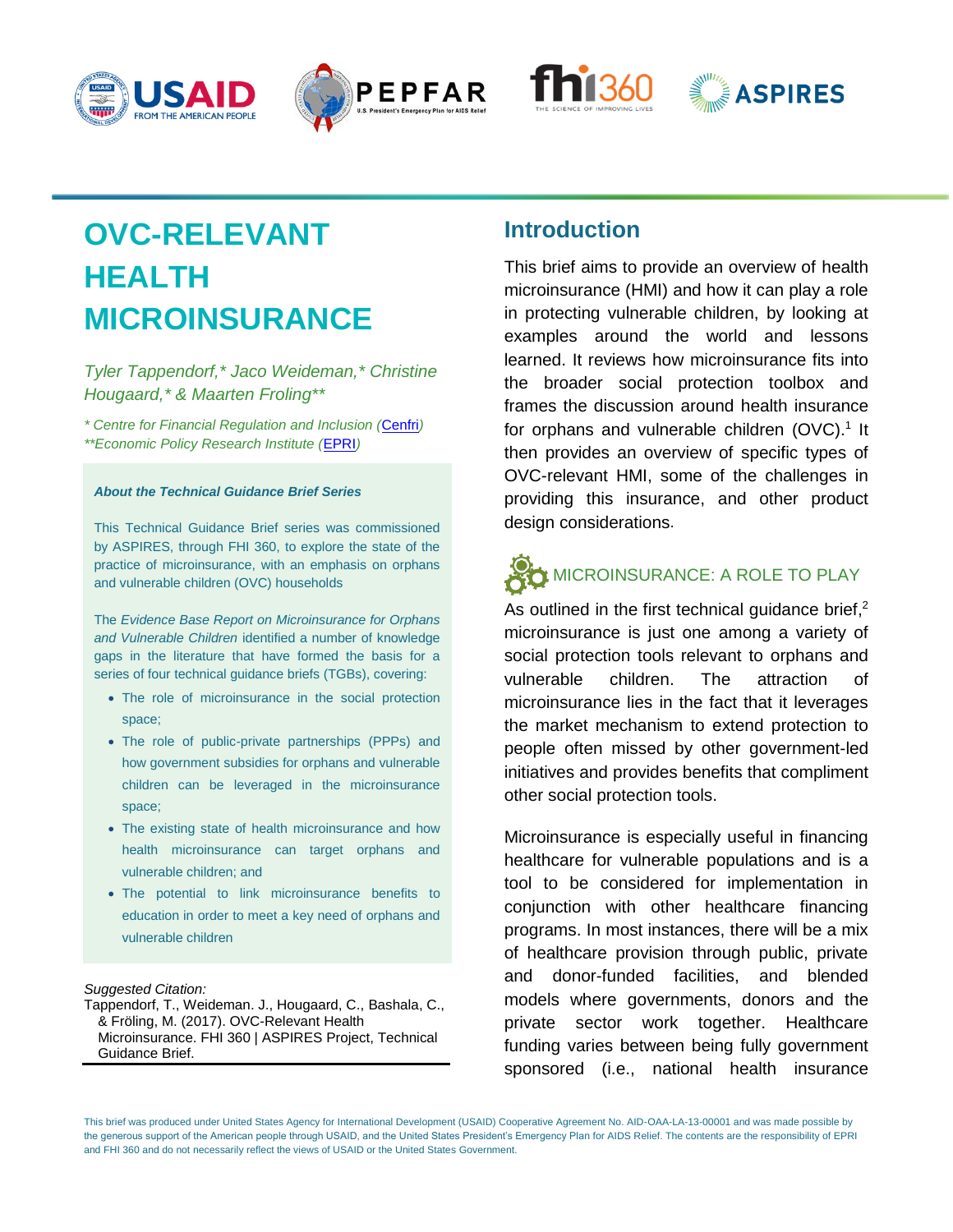schemes), relying on private funding (i.e., patients leverage private health insurance or pay for service out of pocket), donor funding, or a combination of the above. Health insurance can be provided through national schemes (typically co-funded through government or donor-funding), by commercial insurers or through mutual, or community-based schemes.

As this brief will make clear, HMI cannot be the only solution to financing and facilitating healthcare for low-income individuals and vulnerable populations. Instead, it must be viewed as one potential piece of a larger solution supporting OVC protection.

# **FRAMING THE DISCUSSION**

The health-linked challenges faced by orphans and vulnerable children are multifaceted. To frame this guidance brief, it is first key to highlight the strong link between HIV and orphans and vulnerable children. While many different health and economic factors play a role in increasing the vulnerability of children, HIV has been a leading cause of orphans in the developing world over the past 25 years.<sup>3</sup> Even when the HIV epidemic wanes, the economic impact on orphans and vulnerable children will remain for decades. <sup>4</sup> Thus, when speaking about the role of microinsurance, specifically HMI, in the protection of orphans and vulnerable children, one must always bear in mind the impact of HIV—as an illness which can undermine an individual's productivity and shorten one's lifespan, as well as a force which places additional economic challenges on families and communities, thereby further increasing vulnerability among children and adolescents.

Secondly, it is useful to distinguish between those orphans and vulnerable children that are affected because they are living with HIV and

those that are affected because someone they depend on is living with HIV. This distinction is important since the challenges faced by the two groups are different, yet both ultimately impact the welfare of orphans and vulnerable children. Given its unique design to cater to the needs of vulnerable groups, HMI has a potential role to play in both instances.

In the case of orphans and vulnerable children infected with HIV, access to treatment for the disease, notably anti-retroviral treatment (ART), as well as treatment for associated infections like tuberculosis, pneumonia and cancer is of critical importance. Effective access to care can prolong the lifespan, increase educational and economic opportunities for the children, and improve welfare. 5,6

In the case of caregivers affected by HIV, the family may slip into a poverty spiral,<sup>7</sup> whereby the caregiver cannot afford to cover their own healthcare and thus becomes more ill. Eventually, the caregiver can become incapacitated or die, in each case unable to provide for the family, particularly the children, any longer. Furthermore, healthcare costs for the impacted individual can divert household resources from childcare, nutrition, or primary healthcare for children. In such cases, not only do children face an increased threat of poverty due to a lost source of income, but studies have also shown an increased risk of becoming infected with HIV themselves. $8$ 

Thus, in outlining the role of HMI, it is appropriate to recognize that beneficial outcomes for orphans and vulnerable children can flow through health insurance products either targeted at the children themselves or at their family members or caregivers. This lens is applied in the remainder of this guidance brief.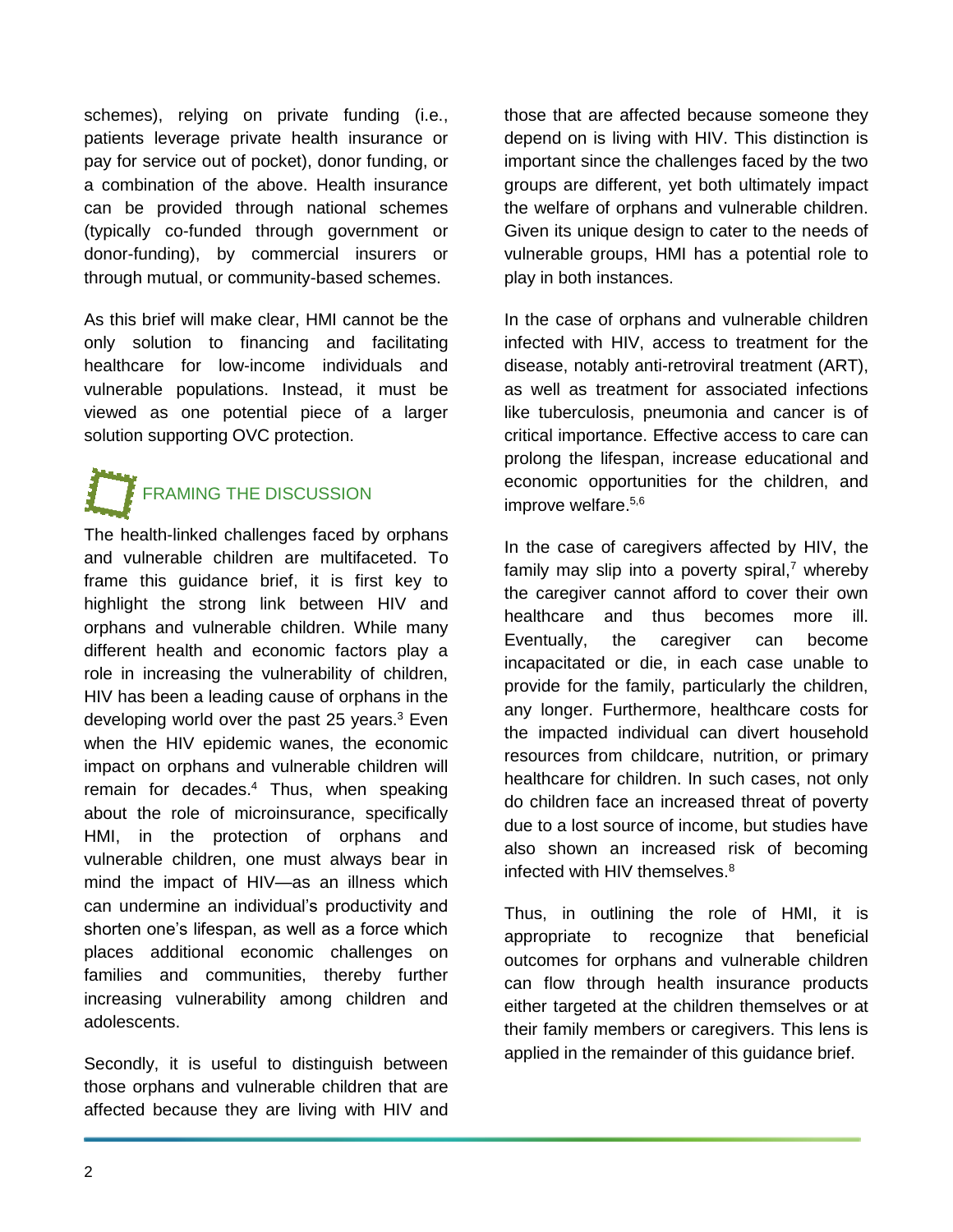# **Relevant HMI Products for Orphans and Vulnerable Children**

This section discusses some of the considerations around the various product benefits relevant to orphans and vulnerable children and their caregivers.

Table 1 illustrates the different types of benefits that health-linked insurance products can provide to these groups, namely financing the cost of care, providing ancillary benefits and facilitating access to other insurance products.



Due to a number of challenges that will be discussed later in this brief, traditional HMI products which cover the cost of care, either in part or in full, are not easy for policymakers to operate.<sup>9</sup> Nevertheless, experience has shown that such products can increase access to valuable healthcare services.<sup>10,11,12</sup>

**Table 1.** Benefits of HMI by Target Population

|                 |                                                    | <b>Targeted Population</b>                                                                                                                                                                                                                                                             |                                                                                                            |
|-----------------|----------------------------------------------------|----------------------------------------------------------------------------------------------------------------------------------------------------------------------------------------------------------------------------------------------------------------------------------------|------------------------------------------------------------------------------------------------------------|
|                 |                                                    | <b>Orphans and Vulnerable</b><br>Children                                                                                                                                                                                                                                              | Caregivers                                                                                                 |
| Benefits of HMI | <b>Financing</b><br>of Care                        | Government- or private-led health insurance products<br>that provide in-patient or out-patient coverage for care                                                                                                                                                                       |                                                                                                            |
|                 | Ancillary<br><b>Benefits</b>                       | Cash payouts triggered<br>by time in hospital or<br>other health events, but<br>not linked to cost-of-care                                                                                                                                                                             | Cash payouts triggered by<br>time in hospital or other<br>health events, but not<br>linked to cost-of-care |
|                 |                                                    |                                                                                                                                                                                                                                                                                        | Income protection<br>insurance                                                                             |
|                 | Increased<br>eligibility<br>for other<br>insurance | For certain income protection and life insurance<br>products, access to vital healthcare is a pre-requisite to<br>make one eligible for coverage. As health<br>microinsurance can facilitate access to healthcare, it can<br>thus facilitate access to these other insurance products. |                                                                                                            |

Table 1: Benefits linked to health microinsurance products

*In-patient benefits are more insurable, as they are low-frequency and high-severity events.* 

OVC populations may especially benefit from in-patient microinsurance because AIDS is

characterized by occasional opportunistic infections that require in-patient care for full recovery. Because patients tend to only be hospitalized for severe health situations that happen infrequently, coverage for in-patient benefits is more easily insurable (as opposed to the high frequency, low cost nature of outpatient care). For this reason, insurance premiums for in-patient-only care are 2-3 times more affordable than those combining in- and out-patient care.<sup>13</sup>

*Nevertheless, products which provide outpatient care arguably offer greater value to insurance clients, especially HIV-positive patients.* HIV-positive patients require access to chronic medication like ARVs and more regular blood work and check-ups to remain healthy. Simply providing in-patient cover will not allow for appropriate treatment to ensure that the virus does not degenerate into greater health problems. Providing out-patient benefits along with in-patient benefits can also increase the sustainability of the insurance scheme.<sup>14</sup> Studies have shown that when patients have access to out-patient care, this can ultimately lead to fewer in-patient claims.<sup>15</sup>

*In addition to insurance that provides treatment, it is also important to consider preventative measures.* The potential for preventative care is highlighted in the case of BRAC, the world's largest non- governmental development organization, which runs an essential care health program that aims to provide primary healthcare to millions of low-income individuals in Bangladesh.<sup>16</sup> BRAC applies a frontline approach to treat and provide information on basic ailments in order to create a "health empowered" community.<sup>17,18</sup> There

may be additional opportunities to provide information specific to HIV that could help prevent infection among orphans and vulnerable children and their caregivers.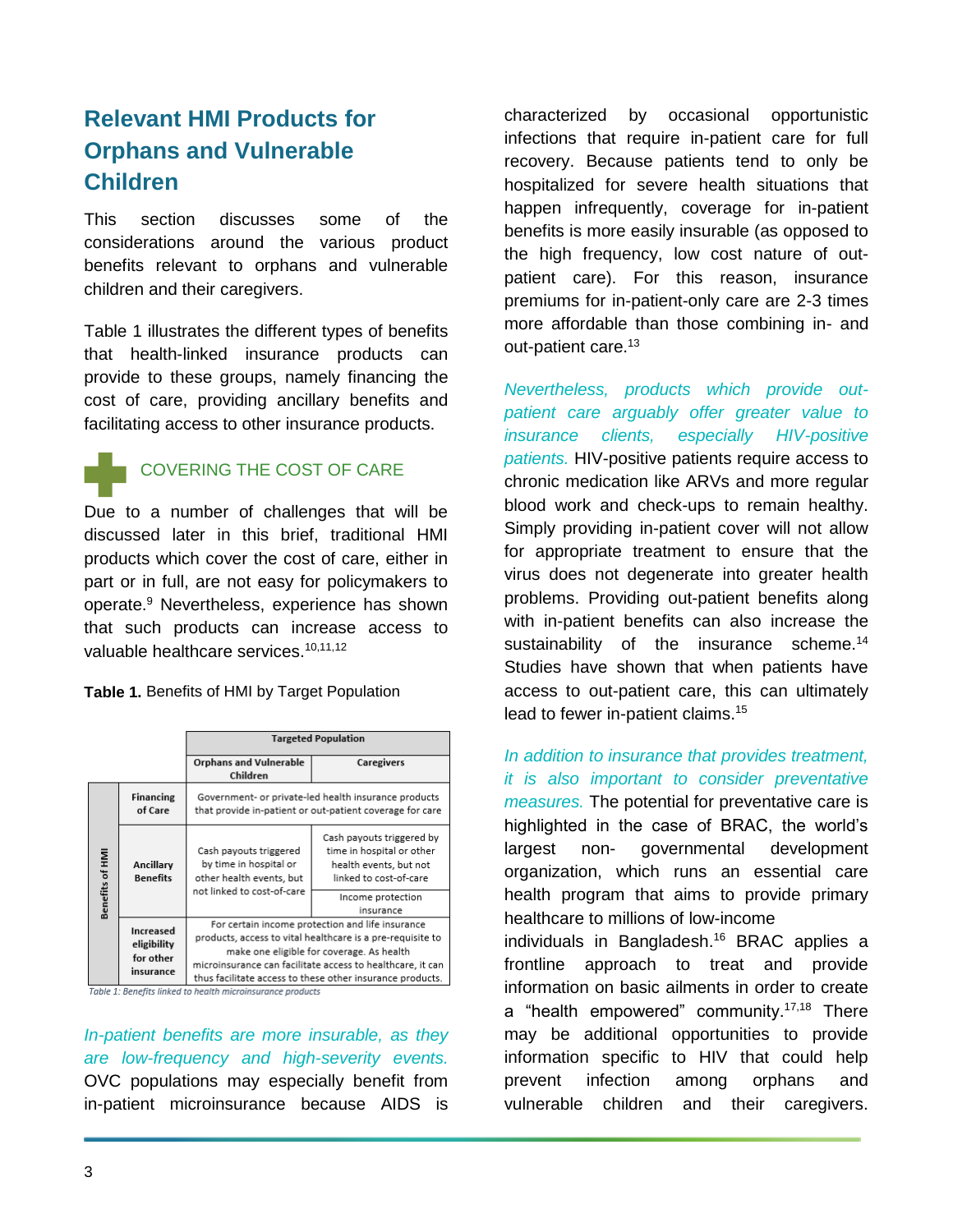Furthermore, as shown in the RSBY case in the above box, HMI schemes may elect to include HIV counseling and advice to all persons joining, to enable them to more effectively protect themselves from the disease.<sup>19</sup>



#### PROVIDING ANCILLARY HEALTH **BENEFITS**

In addition to direct cost of care benefits, health insurance products that help cover related costs also can prove beneficial to orphans and vulnerable children. One notable example of this type of product is a hospital cash plan product.<sup>26</sup> Under this type of product, should a covered person be hospitalized, he or she would receive a fixed cash payout per day in the hospital. This money can then be used to cover ancillary expenses like lost income, transportation to healthcare facilities and noncovered medication. These products tend to be simpler to administer compared to more traditional health insurance products which cover in-patient or out-patient benefits. This, in turn, makes them much more affordable for the low-income market. On the other hand, these products are more open to fraud, which can increase costs. They also offer potentially less value to the client, as the benefits only kick in upon a specified event like hospitalization, and still do not provide for cost of care. Nevertheless, a recent study in South Africa did find that these products, while not able to cover costs associated with private healthcare facilities, can help patients who access care at subsidized state facilities to cope with ancillary expenses and income loss when hospitalized.<sup>27</sup>

Beyond hospital cash plan products, health microinsurance products can replace income and provide payouts to caregivers and family members in the event of a diagnosis with a specific disease, such as HIV. Such insurance products do not pay out upon hospitalization, but instead upon a specified condition or

#### *Case Study: RSBY in India*

Rashtriya Swasthya Bima Yojana (RSBY) is a health microinsurance program launched by the Government of India in 2008, in collaboration with a number of private sector players and donors. The program aims to extend health services to Indians below the poverty line. As of April 2014, a total of 37.1 million households were enrolled. Through government subsidization, RSBY beneficiaries pay a nominal fee of INR 30 (US\$0.50).<sup>20</sup> The primary cover offered by RSBY includes in-patient benefits up to INR 30,000 (US\$500) per household at over 12,000 public and private hospitals across India. <sup>21</sup> HIV was initially excluded from cover, but the exclusion was removed in 2009<sup>22</sup> and RSBY currently allows for counseling services for HIV patients as well.<sup>23</sup> Some out-of-pocket expenses are still incurred by patients who need to be hospitalized.

In 2011, RSBY began a pilot process whereby benefits were extended to include out-patient services (for an additional premium, cover was extended to ten visits to a doctor per year as well as the required drugs and follow up visits).<sup>24</sup> Initial findings on the feasibility of defined benefit outpatient cover for the RSBY scheme was positive, although results of the pilot indicate underutilization of out-patient benefits, this could be in part due to the lack of private primary care facilities included in the pilot.25

diagnosis (called critical illness or dread disease cover) or a person being declared unfit to work (called income protection in the case of temporary incapacity). While many of these will not cover clients who already have HIV before purchase, there are products available which provide cover for lost income due to future HIV infection.<sup>28</sup>

#### FACILITATING ACCESS TO OTHER **INSURANCE**

Health insurance can also be leveraged in conjunction with other insurance products in order to achieve the goal of protecting orphans and vulnerable children from the impact of HIV. For example, while many life insurance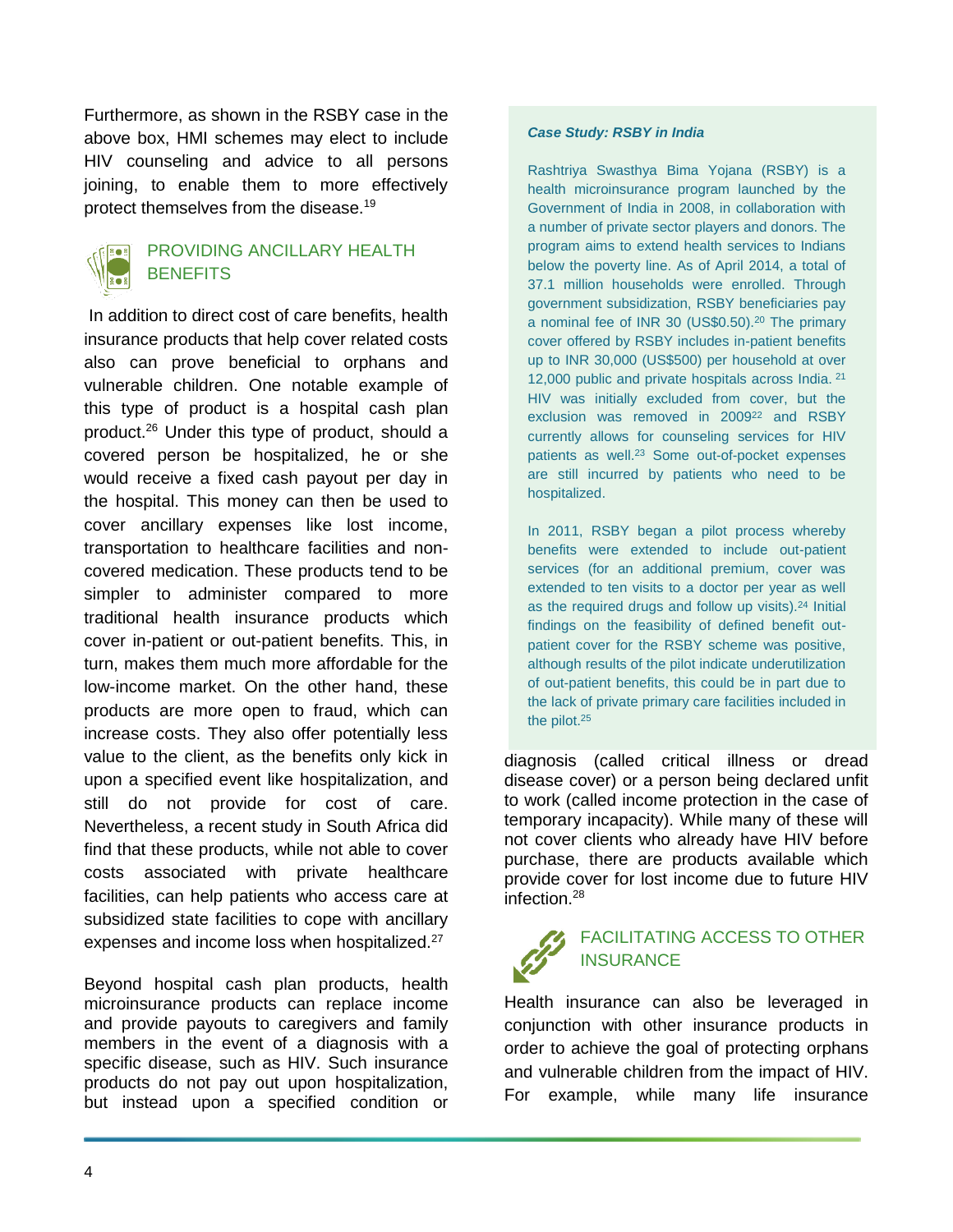products may exclude those with HIV, others allow coverage if the covered persons have access to vital healthcare like ARVs. One innovative product in this regard is AllLife, a life insurance product offered to HIV positive persons in South Africa. <sup>29</sup> As a part of this product, patients are compelled to conduct CD4 count blood tests every six months, and, should their immunity drop below a certain level, to start treatment in order to continue benefiting from the full life insurance benefit under the policy. Linking health preservation measures with life cover in this way allows the HIVpositive caregivers of children to stay healthier for longer while also providing protection in the event of death of the caregiver. Although AllLife does not pay for the medical costs associated with the tests or treatment, HMI could assume this role in other instances.

The logic behind the approach of AllLife can also be extended to other forms of insurance. In another example from South Africa, the credit life insurance provided by furniture retailer group Ellerines covers HIV-related treatment, including ART, for exposure to HIV as long as the patient is still repaying the debt incurred by a credit purchase. 30

# **Addressing the challenges of health microinsurance**

HMI is undoubtedly one of the most challenging types of insurance to offer and has struggled in many cases to achieve sustainability. The discussion below presents a number of challenges highlighted in literature and research on HMI,<sup>31</sup> specifically focusing on HIV- and OVC-linked microinsurance, while also outlining some potential solutions to these challenges.



As mentioned previously, health risks are most insurable when they are low frequency, high severity events. The chronic nature of HIV, however, makes it a high frequency event $32$  and a challenge to insure. Thus, one could find many examples of HMI products which exclude coverage for HIV-positive patients. One notable example is the National Health Insurance Fund (NHIF) in Ghana, which applies exclusion for persons living with HIV.<sup>33</sup> This is not an isolated case, as many other HMI do the same. 34,35,36 Other schemes, such as the RSBY example referred to above, will cover HIV related care only when it results in hospitalization, <sup>37</sup> an approach that often only provides benefits once it is too late and results in higher-cost events later on.

For those HMI products which do not have exclusions for HIV-positive patients, controlling costs can be an issue. The high cost of  $ARVs^{38}$ may drive up the premiums of HMI schemes,<sup>39</sup> ultimately making them inaccessible to their typical target market<sup>40</sup> and even threatening their stability. 41

#### *Solution: Economies of scale, falling ART prices, and government partnerships*

Cost concerns associated with ART can be readily addressed by taking advantage of the size of the scheme (in patient numbers) and using strategic partnerships and volume discounts. <sup>42</sup> This, coupled with the falling price of  $ARVs$  globally<sup>43</sup> may allow larger microinsurance schemes to provide HIV coverage cost effectively. In the case of smaller, community based health insurance schemes, these may still take advantage of the benefits associated with larger organizations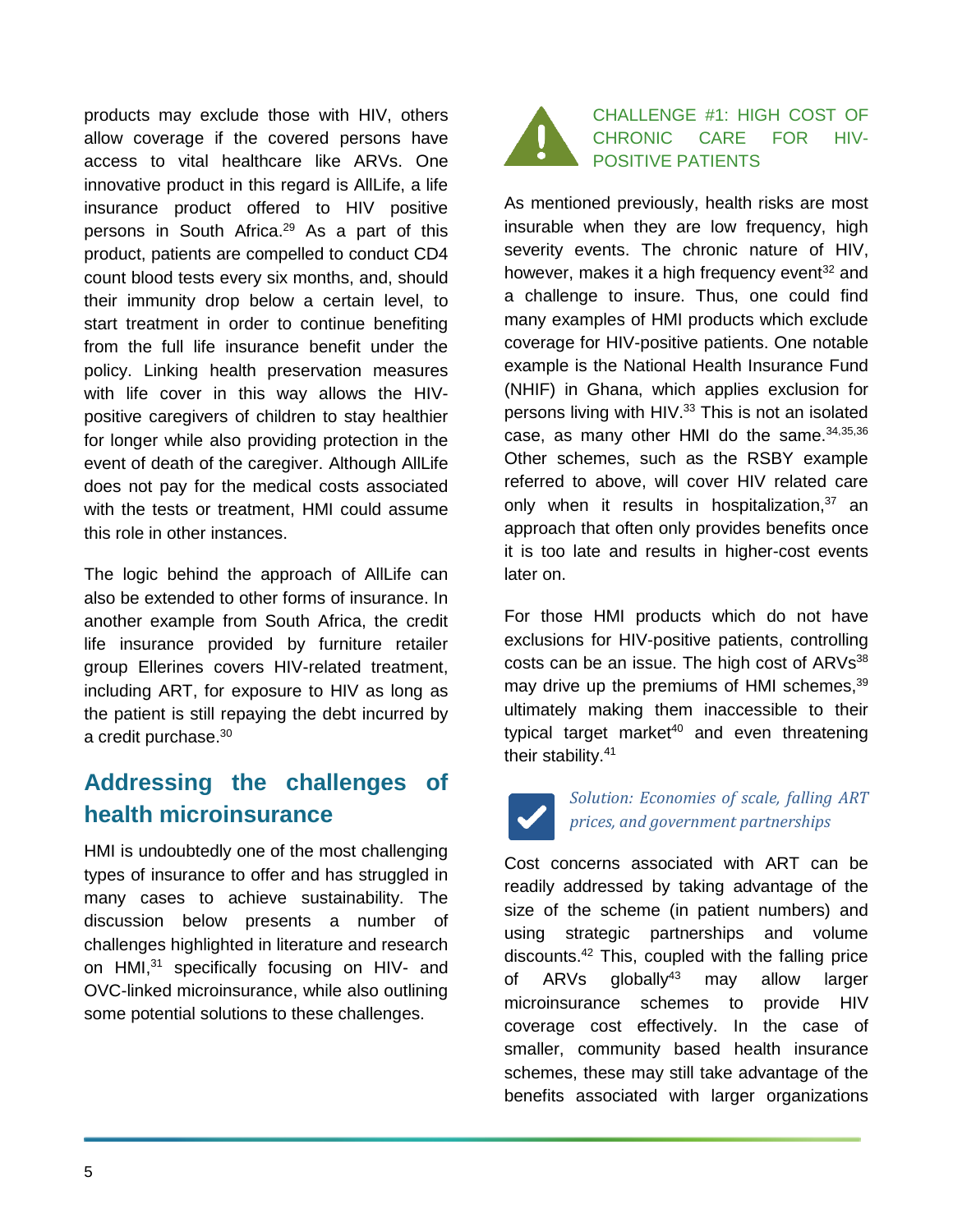through strategic partnerships. <sup>44</sup> Finally, many governments (including those of South Africa<sup>45</sup> and Brazil<sup>46</sup>) are providing HIV testing and treatment free of charge, a benefit which can be leveraged by private insurers in order to bolster their ability to include HIV-positive patients in their HMI products. Beyond this, the high cost burden of ART may be minimized when the state carries some of the responsibility for the health insurance premium.<sup>47</sup>



#### CHALLENGE #2: FRAGMENTED RISK POOLS AND ADVERSE **SELECTION**

Some level of cross-subsidization is needed between the healthy and sick to ensure viability, and thus HMI schemes need to ensure a broad and diverse pool of clients. Adverse selection, 48 whereby patients opt into insurance products only when they have an immediate need, undermines sustainability. The risk of adverse selection is exasperated in HIV inclusive programs, <sup>49</sup> as individuals with immediate healthcare needs are more likely to join a program than those without.

#### *Solution: Social solidarity via compulsion or preventing exclusions*

In order to avoid fragmented risk pools, insurance products must either draw on some sort of compulsion (as in the case of universal healthcare initiatives) or the prevention of price discrimination based on individual circumstances. These types of initiatives operate on a "social solidarity" principle which encourages cross-subsidization between various groups. Without price discrimination, however, cross-subsidies may lead to adverse selection, whereby only the ill would elect to enroll for cover, pushing up the costs for all. One key example is the South African Medical Schemes Act<sup>50</sup> that entrenches the need for

social solidarity in private schemes by disallowing price discrimination based on individual circumstances and removing barriers to pre-existing conditions. However, there is currently no compulsion. Along with a variety of other factors, this has meant that South African medical schemes are generally too expensive to focus on the poor.



#### *Solution: Targeting family units and groups*

Traditional methods for dealing with adverse selection, such as the use of waiting periods, <sup>51</sup> may not be appropriate for HIV due to the protracted nature as well as the incurability of the disease. Targeting specific units or groups, however, may play a role in addressing adverse selection. 52

Making the insured unit an entire family, for example, will reduce adverse selection since healthy members will join the scheme together with any ill members, ensuring some level of cross-subsidization (unless the whole family is affected by HIV).<sup>53</sup>

Another manner for addressing adverse selection is to make membership in an HMI scheme compulsory among a certain group, meaning that the healthy would be obliged to obtain insurance along with the unhealthy individuals. The National Health Insurance Fund in Ghana<sup>54</sup> is one such example. Although it currently excludes HIV positive individuals, the program is unique in that it mandates contributions from all workers in the country, and provides free membership for vulnerable groups such as the severely impoverished as well as children. Other examples come from MFIs which provide mandatory coverage for all borrowers.<sup>55</sup> In such cases, from the HMI perspective, the problem of adverse selection would be minimized.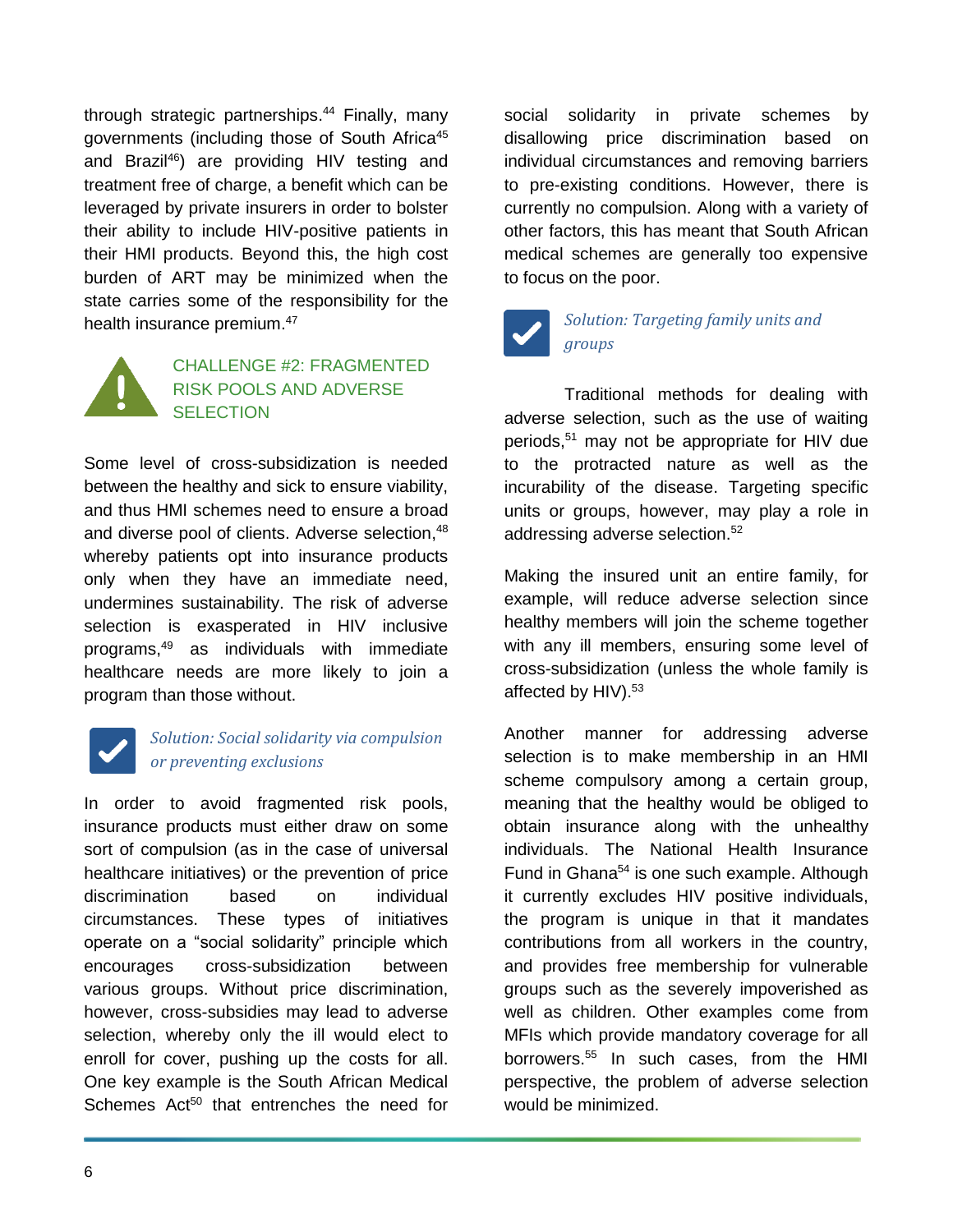

### CHALLENGE #3: MORAL HAZARD AND FRAUD

It is important to acknowledge the risk of moral hazard in insurance products, whereby clients or providers take additional risks and/or engage in unnecessary behavior, <sup>56</sup> <sup>57</sup> which leads to an overutilization of the services that are covered under the insurance product. Similarly, fraud in microinsurance can take many forms, ranging from non-insured patients posing as insured ones to healthcare providers claiming fraudulently in order to cover non-insured procedures. In some instances, healthcare providers may even claim for services that were not rendered or may provide unnecessary treatment. 58

One would not expect moral hazard or fraud to necessarily be any higher for schemes providing HIV care or targeting orphans and vulnerable children as opposed to other health insurance products. Nevertheless, specific product design considerations around these issues are important.



#### *Solution: Removing co-payments for certain HIV-linked treatments*

One of the most popular coping mechanisms for moral hazard is the copayment system.59,60 While this may curb the problem of overutilization, it may also prove very exclusionary for the most vulnerable social groups<sup>61</sup> such as HIV patients. Removing copayments on ART medication and other HIVlinked treatments would be beneficial, while also not compromising on the risk of moral hazard since these are not treatments those without HIV would seek.



*Photo: Child patient in GhanaSource: avso.org*

### *Solution: Linking to specific provider networks*

Correctly designing provider networks may help reduce the burden of moral hazard as well as fraud. This may be done through vertical integration between the institution financing the care and that providing the care (though regulation typically requires insurers to do only insurance business), or by incorporating effective monitoring, control and pricing structures into the agreement between the insurer and the provider. For example, insurers may specify that certain types of treatments require pre-authorization. In such a case, the scope for fraud as well as moral hazard may be reduced.

Furthermore, in order to ensure the sustainability and affordability of an HMI product, it may be important to limit the choice of service provider as well as the type of provider that the insured may consult.<sup>62</sup> However, care must be taken to ensure that excessive limitations on provider choice do not present barriers to orphans and vulnerable children affected by HIV. Longer travel times and greater transportation costs to reach approved medical professionals may deter orphans and vulnerable children from seeking care.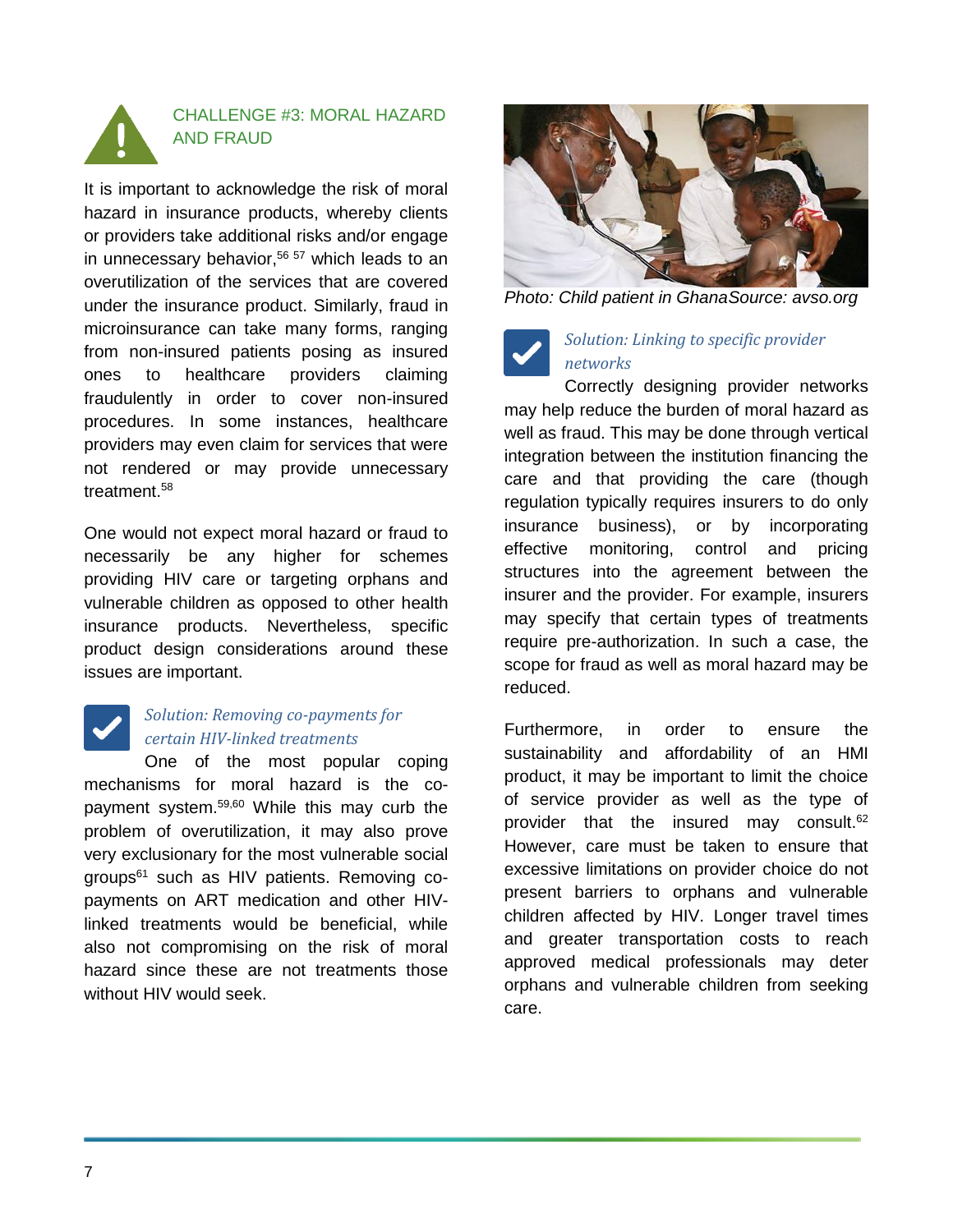

## CHALLENGE #4: EXTENDING COVERAGE TO MINORS

Vulnerable populations such as children and orphans are particularly hard to reach when it comes to healthcare coverage.<sup>63</sup> In cases where a caregiver is present, they are often faced with choices between which member of their family to insure $64$  given affordability constraints, with women and particularly girls being neglected in favor of men and boys. <sup>65</sup> In the case where a caregiver is not present, children may suffer particularly due to the typical inability of minors to contract. In South Africa alone, this precludes 150,000 children currently living as part of child headed households from purchasing insurance on their own. 66



#### *Solution: Family cover*

One potential remedy is to expand the definition of the insured unit to the entire household. In such a case, children that form part of the household may be included regardless of whether legal or blood ties exist to the head of the household. This way, there is no trade-off between the insurance of a girl or boy child, or between an adult, orphan or vulnerable child.<sup>67</sup> Children who have no living relatives and have not been legally adopted are also not excluded.

Given the role women play as caregivers,<sup>68</sup> it may be worthwhile investigating the option that women are the primary policyholder through which the rest of the family can access insurance. <sup>69</sup> While these packages are generally more expensive, it is possible to mitigate these increased expenses by targeting a larger population. Of particular note is the case of SEWA in India, where women were explicitly targeted and offered programs that would insure their entire family,<sup>70</sup> highlighting the impact that insurance targeted at female

caregivers can have on orphans and vulnerable children. In order to help mitigate the costs associated with adding additional beneficiaries, governments or NGOs may elect to cover the premiums associated with orphans and vulnerable children as well as their caregivers.<sup>71</sup>



#### *Solution: Targeting children via broader programs*

Several strategies have been employed to target care and social protection to children, even if they are not the contracting party. Schools and orphanages can provide knowledge of and access to vulnerable children, while mobile network operators can be harnessed to disseminate public service announcements to their mobile users as a method of communicating with vulnerable populations and broadcasting opportunities for social protection.<sup>71 72</sup> Under these potential models, governments, private organizations, or mobile network operators fund the premiums to provide valuable cover to the groups.



#### CHALLENGE #5: PREMIUM **COLLECTION**

The nature of premium collection will depend first and foremost on the funding model. In the cases where orphans and vulnerable children are added at no additional charge and automatically become beneficiaries to a scheme, no premium collection vis-à-vis this group is required,<sup>72</sup> however registration may still be necessary.<sup>73</sup> Should the state or an NGO decide to provide cover through another vehicle, such as an established insurance firm, premium collection will take place from the government or NGO while registration of the individual or family with the firm will still be required.<sup>74</sup> From the perspective of the orphans and vulnerable children or their caregivers, these two options do not differ much.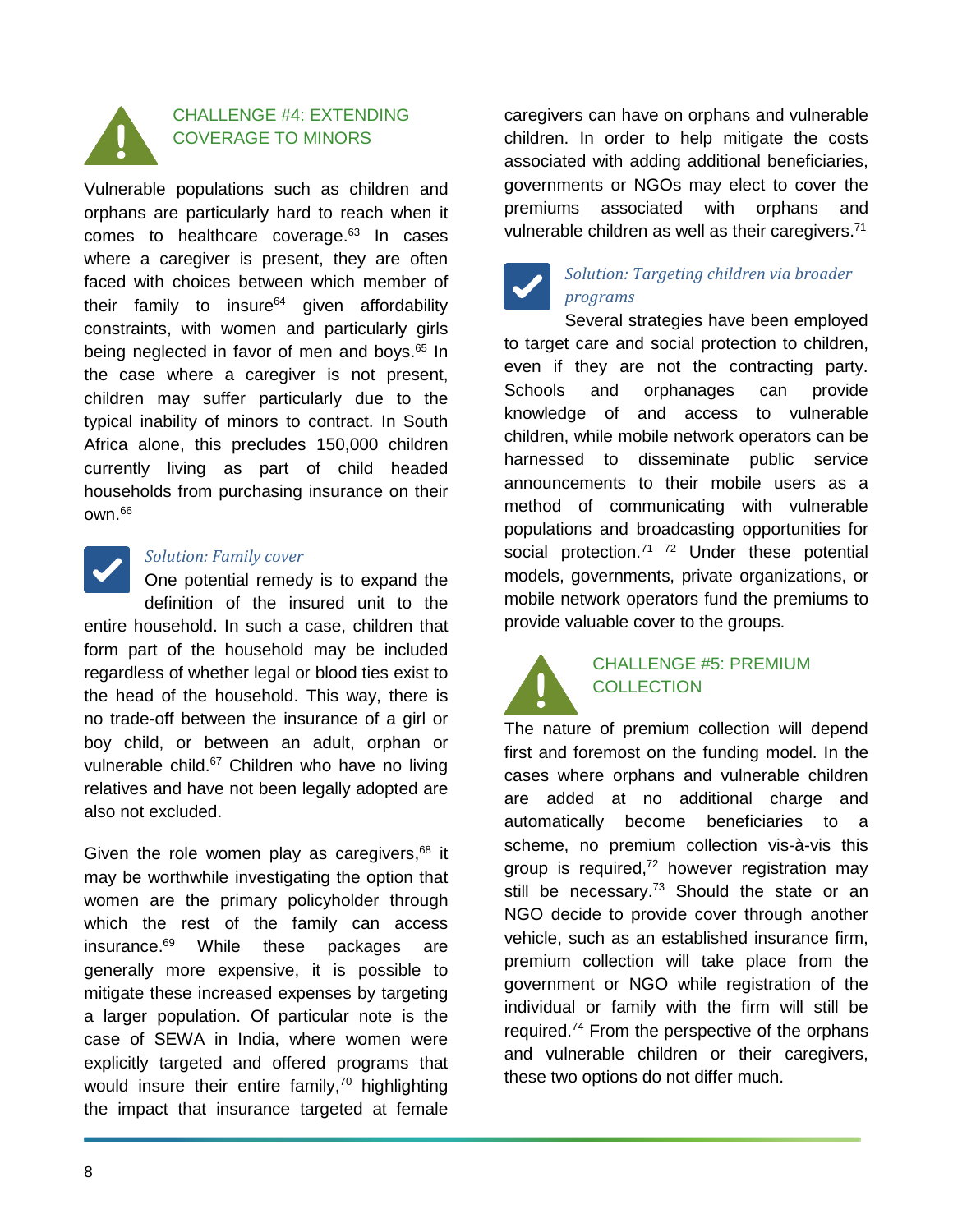In the case where orphans and vulnerable children or their caregivers are required to pay or co-pay the insurance premium, premium collection will be more challenging, as poor and vulnerable populations typically have low bank account penetration and irregular incomes. However, several innovative options exist.



#### *Solution: Links to mobile and retail payment channels*

The most convenient approach might be the use of mobile phones for payment. Microinsurance distributed through mobile phones has seen significant growth in recent years.<sup>75</sup> In these cases, premiums may be paid by drawing on mobile phone credits or facilitated via a mobile money platform. Mobile money premiums have also been found to be up to 98 percent cheaper than premium collection via banks.<sup>78</sup> This reduction can be further increased if agents are excluded from the model and payments are made directly by the insured.<sup>76</sup> Furthermore, where prepaid credit or mobile money is used to fund the insurance premium, the insured individual may elect to pay over the course of the month, with small daily deductions being made.<sup>77</sup> This reduces the risk that the poor may find themselves without cover due to the irregularity and volatility of their income.

Where this channel is not available, payment options may be made available through retailers or vendors that the poor frequent on a regular basis, where point-of-sale technology might be used for the collection of premiums.<sup>78</sup> In such instances, persistency of payments may still be a challenge. Insurers have found that using the mobile phone as a communication tool, by sending policyholders SMS reminders to go and make a premium payment, may increase persistency. 79



#### CHALLENGE #6: PAYMENTS TO HEALTHCARE PROVIDERS

Nearly all HMI schemes that cover cost-of-care must deal with the challenge of how to reimburse healthcare providers for their services.<sup>80</sup> The various reimbursement models for HMI include fee-for-service, <sup>81</sup> capitation (the provision of a fixed sum of money for each individual to be covered), $82$  and case-based payment systems. 83

*Solution: Caution with capitation* All of these systems have their own advantages and disadvantages, but from the perspective of HIV treatment, the capitation model of payment is particularly challenging, since it provides a disincentive for the treatment of individuals with expensive ailments, including those with HIV, with the potential to lead to substandard care. At the same time, no one reimbursement model can be touted as the best, with the positives and drawbacks of each needing to be considered based on the individual HMI product.

# **Conclusion**

The poor carry a disproportionate burden of disease $84$  while facing some of the most severe supply side constraints to healthcare access.<sup>85</sup> Furthermore, the challenges of funding healthcare places additional strain both on groups like orphans and vulnerable children and their caregivers.

It is with this in mind that health microinsurance should be considered as one potential tool to help address issues of healthcare access and financing. Coverage for financing the cost of care, provision of ancillary benefits, and increased eligibility for other useful insurance products like life coverage are all potential arguments for HMI.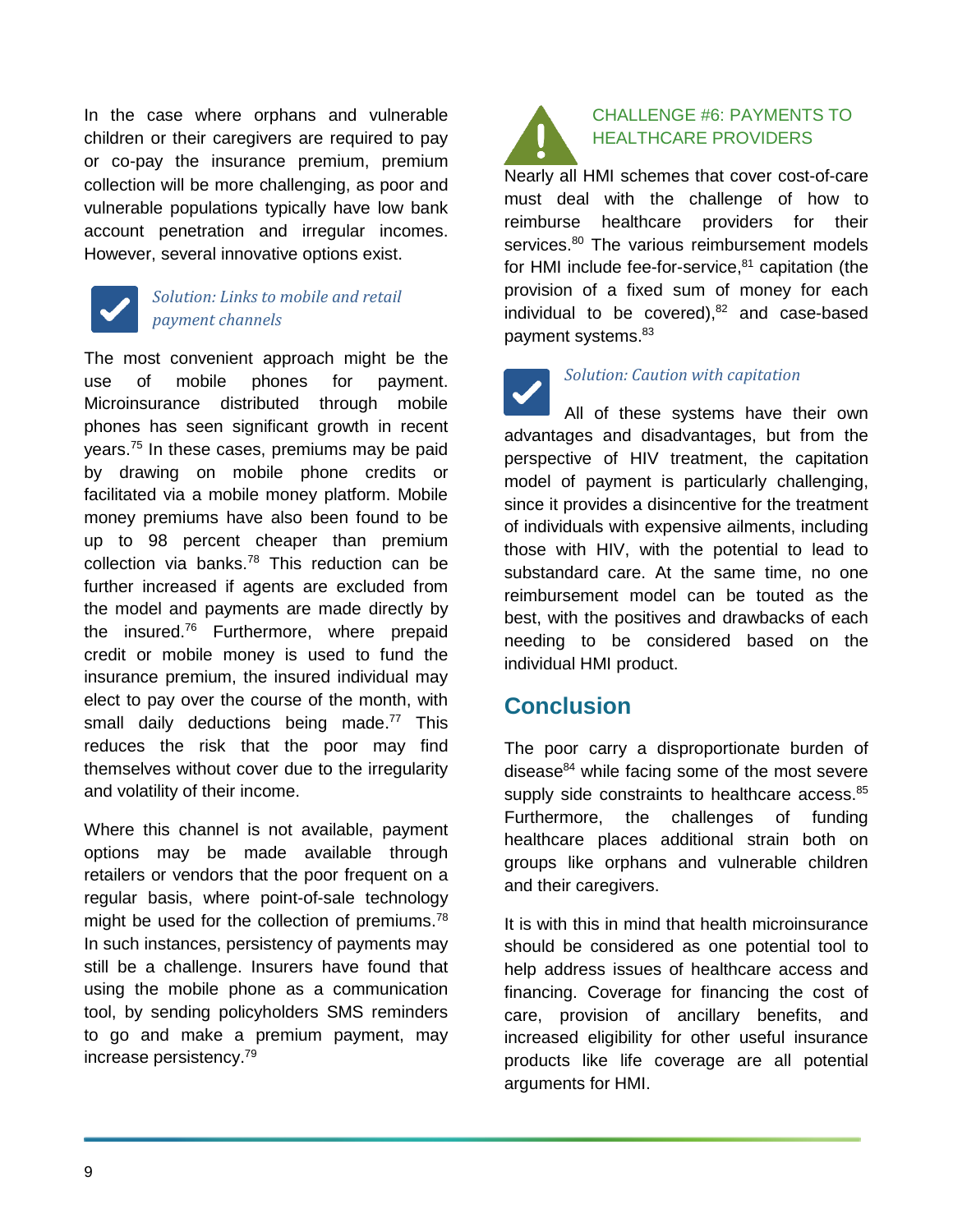Nevertheless, as this brief has shown, HMI, specifically for orphans and caregivers, comes with a broad set of challenges. The chronic nature of HIV can be difficult to insure. Sustainability can be undermined by fragmented risk pools, adverse selection, moral hazard, and fraud. Product design features like premium collection methods and provider reimbursement can make or break a product. And finding ways to target orphans and vulnerable children can be limited by affordability and contracting restrictions.

Despite these barriers, potential solutions do exist, and a growing number of examples of success in HMI are presenting themselves.

Ultimately, one of the key conclusions must be that HMI for orphans and vulnerable children must be viewed only as one piece of the solution to improved care. Creating links to existing social protection channels and health programs and forming partnerships with government for both subsidized premiums and care will often be vital to ensuring the viability of HMI programs seeking to reach orphans and vulnerable children.86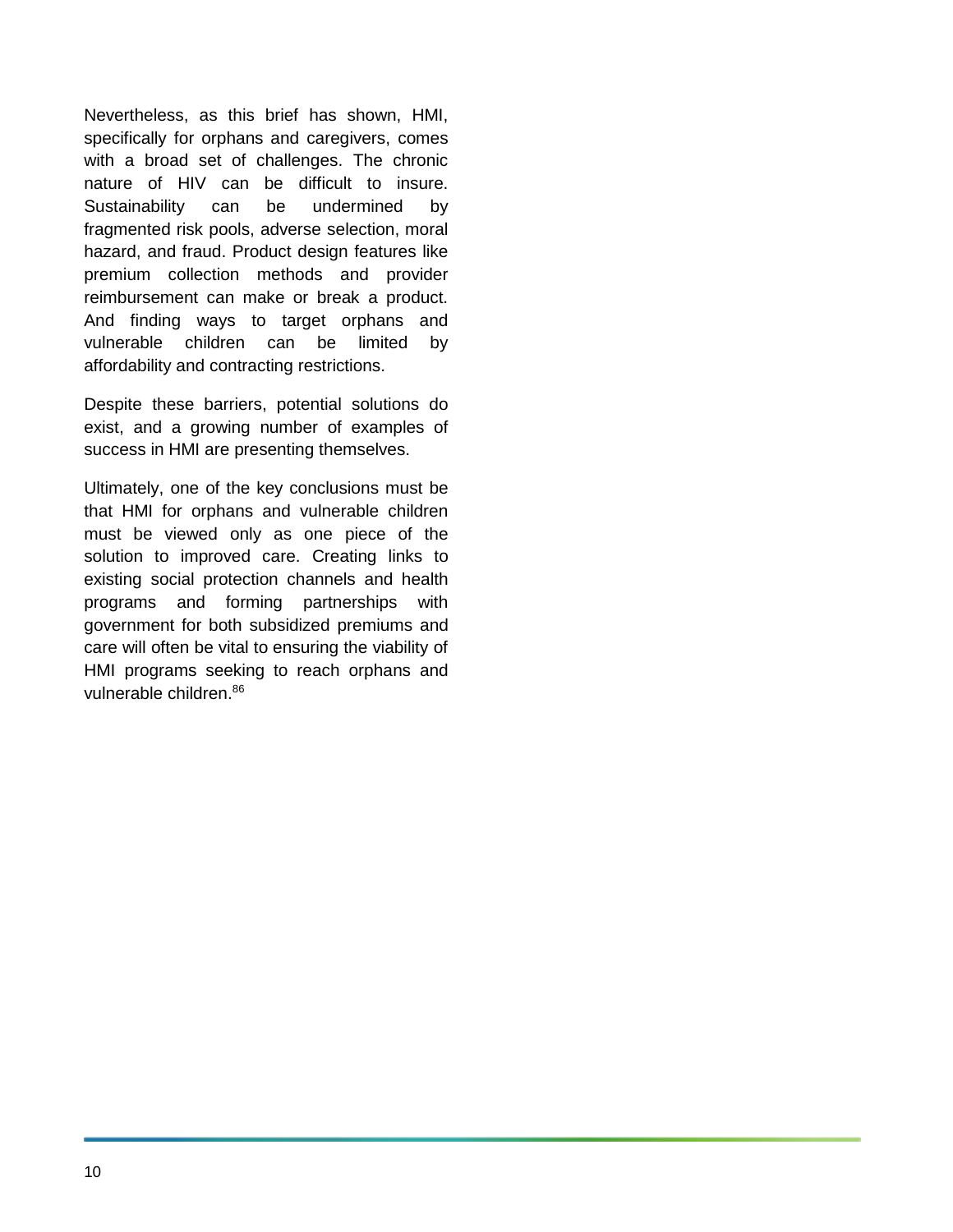## **Notes**

Note: Complete bibliographic information is provided only on first citation to the source. Subsequent citations only include a "Name (year)" reference.

- <sup>1</sup> For the purpose of this study, the *Evidence Base Report* identified orphans and vulnerable children as children under the age of 18 who have lost one or both parents to HIV, and/or have at least one chronically ill parent, and/or live in a household headed by a chronically ill individual (including child-headed households), and/or are themselves living with HIV. This definition is narrower than the one provided by PEPFAR, as it includes children who are directly affected by HIV but excludes those who live in areas of high HIV prevalence but do not have HIV directly in their home environment. For PEPFAR's current definition, please see: PEPFAR (2012). Guidance for Orphans and Vulnerable Children Programming. Washington, DC: U.S. President's Emergency Plan for AIDS Relief (PEPFAR). Available at: [http://www.pepfar.gov/documents/organization/195](http://www.pepfar.gov/documents/organization/195702.pdf) [702.pdf](http://www.pepfar.gov/documents/organization/195702.pdf)
- <sup>2</sup> Tappendorf, T., Hougaard, C., Bashala, C., & Froling, M. (2016). *The role of microinsurance visà-vis other social protection mechanisms for orphans and vulnerable children*. Washington DC: FHI 360.
- <sup>3</sup> UNICEF (2006). Africa's Orphaned and Vulnerable Generations: Children Affected by AIDS. UNAIDS and PEPFAR.

[http://www.unicef.org/publications/index\\_35645.ht](http://www.unicef.org/publications/index_35645.html) [ml](http://www.unicef.org/publications/index_35645.html)

- <sup>4</sup> Foster, G., & Williamson, J. A review of current literature on the impact of HIV/AIDS on children in sub-Saharan Africa. *AIDS 2000,* 14 (suppl.3): S275-S284.
- <sup>5</sup> Bärnighausen, T., Salomon, J. A., & Sangrujee, N. (2012). HIV treatment as prevention: issues in economic evaluation. PLoS Med, 9(7), e1001263.
- <sup>6</sup> For a broader discussion on the topic of access to treatment, see the Evidence Base Report for this series (Samson et al, 2016)
- <sup>7</sup> Bates, I., Fenton, C., Gruber, J., Lalloo, D., Lara, A. M., Squire, S. B., & Tolhurst, R. (2004). Vulnerability to malaria, tuberculosis, and HIV/AIDS infection and disease. Part II: determinants operating at environmental and institutional level. The Lancet infectious diseases, 4(6), 368-375.
- <sup>8</sup> Cluver, L. D., Orkin, F. M., Boyes, M. E., & Sherr, L. (2014). Cash plus care: social protection

cumulatively mitigates HIV-risk behaviour among adolescents in South Africa. AIDS, 28, S389-S397.

- <sup>9</sup> Greyling, L. (2014). Health microinsurance scheme design and pricing – lessons from four countries. Focus Note. FinMark Trust. [http://cenfri.org/documents/microinsurance/2014/0](http://cenfri.org/documents/microinsurance/2014/08082014_Focus%20note_Health%20microinsurance%20scheme%20design%20and%20pricing.pdf) 8082014 Focus%20note Health%20microinsuran [ce%20scheme%20design%20and%20pricing.pdf](http://cenfri.org/documents/microinsurance/2014/08082014_Focus%20note_Health%20microinsurance%20scheme%20design%20and%20pricing.pdf)
- <sup>10</sup> Jütting, J. (2003). Health insurance for the poor?: Determinants of participation in community-based health insurance schemes in rural Senegal. OECD.
- 11 Holtz, J., Hoffarth, T., Phily, C. (2014). Making health microinsurance work: Ten recommendations for practitioners. Microinsurance Paper No. 36. ILO. Geneva: ILO.

[http://www.impactinsurance.org/sites/default/files/I](http://www.impactinsurance.org/sites/default/files/Impact_Insurance_Papers_36_final.pdf) [mpact\\_Insurance\\_Papers\\_36\\_final.pdf](http://www.impactinsurance.org/sites/default/files/Impact_Insurance_Papers_36_final.pdf)

- 12 Leatherman, S., Jones Christensen, L., & Holtz, J. (2010). Innovation and barriers in health microinsurance. Briefing note 5. Microinsurance Innovation Facility. ILO. [http://natlex.ilo.ch/public/english/employment/mifac](http://natlex.ilo.ch/public/english/employment/mifacility/download/brnote5_en.pdf) [ility/download/brnote5\\_en.pdf](http://natlex.ilo.ch/public/english/employment/mifacility/download/brnote5_en.pdf)
- <sup>13</sup> Pott, J., & Holtz, J. (2013). Value-added services in health microinsurance. Microinsurance Paper No.19. Microinsurance Innovation Facility. Geneva: ILO.

#### <sup>14</sup> [Greyling \(2014\)](http://cenfri.org/documents/microinsurance/2014/08082014_Focus%20note_Health%20microinsurance%20scheme%20design%20and%20pricing.pdf)

- <sup>15</sup> Impact Insurance. (2013). Proximity and access to outpatient care may lead to fewer inpatient claims for insurers. Emerging Insight No. 56. [http://www.impactinsurance.org/emerging](http://www.impactinsurance.org/emerging-insights/ei56)[insights/ei56](http://www.impactinsurance.org/emerging-insights/ei56)
- <sup>16</sup> BRAC. (2014). At a glance. http://www.bracinternational.nl/en/images/hnpp%2 0at%20a%20glance%20as%20of%20june2014.pd f
- <sup>17</sup> Churchill, C. (Ed.) (2006). Protecting the Poor: A Microinsurance Compendium. Munich Re Foundation, CGAP working group on Microinsurance & ILO. Geneva: ILO. <http://goo.gl/yVLiHZ>
- <sup>18</sup> [BRAC](http://www.bracinternational.nl/en/images/hnpp%20at%20a%20glance%20as%20of%20june2014.pdf) (2014)
- <sup>19</sup> Operations Manual of [Rashtriya Swasthya Bima](http://www.rsby.gov.in/Documents.aspx?ID=2)  [Yojana \(n.d.\)](http://www.rsby.gov.in/Documents.aspx?ID=2)
- <sup>20</sup> Shoree, S., Ruchismita, R., & Desai, K. (2014). Evaluation of RSVY's key performance indicators: a biennial study. Microinsurance Innovation Facility. Geneva: ILO.

http://www.impactinsurance.org/sites/default/files/ RP%2042.pdf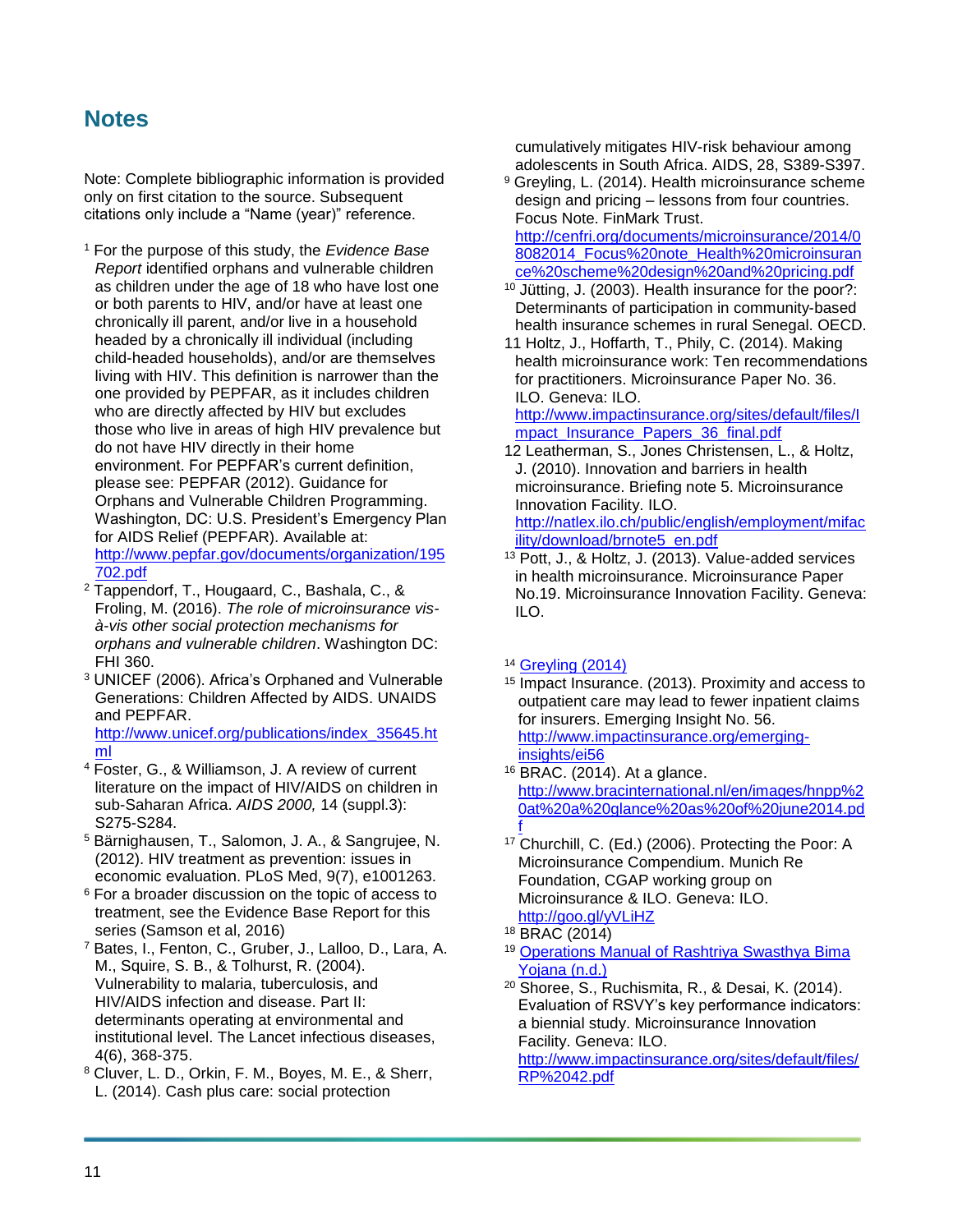- <sup>21</sup> Devadasan, N., Seshadri, T., Trivedi, M., & Criel, B. (2013). Promoting universal financial protection: evidence from the Rashtriya Swasthya Bima Yojana (RSBY) in Gujarat, India. Health Research Policy and Systems, 11(1), 29.
- <sup>22</sup> La Forgia, G., & Nagpal, S. (2012). Governmentsponsored health insurance in India: Are you covered?. World Bank Publications.
- <sup>23</sup> [Rashtriya Swasthya Bima Yojana.](http://www.rsby.gov.in/Documents.aspx?ID=2) (n.d.). Operations Manual. http://www.rsby.gov.in/Documents.aspx?ID=2
- <sup>24</sup> [ICICI Foundation. \(n.d.\). Case Study.](http://www.icicifoundation.org/media/OP_Report_Mar13_lowres_final_04-04-2013.pdf)  http://www.icicifoundation.org/media/publication/O P\_Report\_Mar13\_lowres\_final\_04-04-2013.pdf
- <sup>25</sup> Shoree, Ruchismita and Desai (2014)
- <sup>26</sup> FinMark Trust (2013). South African Market for Hospital Cash Plan Insurance. Focus Note. [http://cenfri.org/documents/health%20insurance%](http://cenfri.org/documents/health%20insurance%20and%20financing/Focus%20Notes_Hospital%20plan_26.11.2013.pdf) [20and%20financing/Focus%20Notes\\_Hospital%2](http://cenfri.org/documents/health%20insurance%20and%20financing/Focus%20Notes_Hospital%20plan_26.11.2013.pdf) [0plan\\_26.11.2013.pdf](http://cenfri.org/documents/health%20insurance%20and%20financing/Focus%20Notes_Hospital%20plan_26.11.2013.pdf)
- <sup>27</sup> Childs, B. & Erasmus, D. (2012). Review of the South African Market for Hospital Cash Plan Insurance. FinMark Trust. [http://cenfri.org/documents/Health%20Workshop/](http://cenfri.org/documents/Health%20Workshop/HospitalcashPlanInMrktRev_12.pdf) [HospitalcashPlanInMrktRev\\_12.pdf](http://cenfri.org/documents/Health%20Workshop/HospitalcashPlanInMrktRev_12.pdf)
- <sup>28</sup> AidsMap. (n.d.). Income protection. AidsMap. [http://www.aidsmap.com/Income](http://www.aidsmap.com/Income-protection/page/1501298/)[protection/page/1501298/](http://www.aidsmap.com/Income-protection/page/1501298/)
- <sup>29</sup> [AllLife Website.](http://www.alllife.co.za/Products/HIV/Adherence-Protocol-Explained/) (n.d.). http://alllife.co.za/Products/HIV/Adherence-Protocol-Explained/
- <sup>30</sup> Chamberlain, D.; Smith, A.; Walker, R. (2006). Distribution of insurance through retail outlets: South African case study. Johannesburg: Genesis Analytics.
- <sup>31</sup> [Greyling \(2014\)](http://cenfri.org/documents/microinsurance/2014/08082014_Focus%20note_Health%20microinsurance%20scheme%20design%20and%20pricing.pdf)
- <sup>32</sup> [Churchill \(2006\)](http://www.munichre-foundation.org/dms/MRS/Documents/ProtectingthepoorAmicroinsurancecompendiumFullBook.pdf)
- <sup>33</sup> GhanaWeb. (n.d.). Health insurance in Ghana. GhanaWeb. [http://www.ghanaweb.com/GhanaHomePage/healt](http://www.ghanaweb.com/GhanaHomePage/health/national_health_insurance_scheme.php) h/national health insurance scheme.php
- <sup>34</sup> MicroCare. (2006). Affordable access to quality healthcare. [PowerPoint Presentation]. Microinsurance Conference, Cape Town, South Africa. 22 November, 2006.
- $35$  Kelly, E. (2007). Micro-insurance case study a community owned health mutual fund. [PowerPoint presentation]. UpLift India Association. [https://web.actuaries.ie/sites/default/files/event/200](https://web.actuaries.ie/sites/default/files/event/2009/09/080829%20Uplift%20Model%202008_EK%20v3.pdf) [9/09/080829%20Uplift%20Model%202008\\_EK%20](https://web.actuaries.ie/sites/default/files/event/2009/09/080829%20Uplift%20Model%202008_EK%20v3.pdf) [v3.pdf](https://web.actuaries.ie/sites/default/files/event/2009/09/080829%20Uplift%20Model%202008_EK%20v3.pdf)
- <sup>36</sup> Ahuja, R., & Guha-Khasnobis, B. (2005). Microinsurance in India: trends and strategies for further extension. ICRIER paper. (pg 6)
- <sup>37</sup> Procedures Manual of Rashtriya Swasthya Bima [Yojana \(n.d.\)](http://www.rsby.gov.in/Documents.aspx?ID=2)
- <sup>38</sup> [Churchill \(2006\)](http://www.munichre-foundation.org/dms/MRS/Documents/ProtectingthepoorAmicroinsurancecompendiumFullBook.pdf)
- <sup>39</sup> Le Roy, P. (2006). Setting up a micro health insurance scheme: relevancy, challenges and process. Draft version 1. [http://www.social](http://www.social-protection.org/gimi/gess/RessourcePDF.action;jsessionid=6b5db0517d8b93af86eca554eca73253e8e65df26b8d68b747fdee7706cbc287.e3aTbhuLbNmSe34MchaRah8Tchr0?ressource.ressourceId=24480)[protection.org/gimi/gess/RessourcePDF.action;jses](http://www.social-protection.org/gimi/gess/RessourcePDF.action;jsessionid=6b5db0517d8b93af86eca554eca73253e8e65df26b8d68b747fdee7706cbc287.e3aTbhuLbNmSe34MchaRah8Tchr0?ressource.ressourceId=24480) [sionid=6b5db0517d8b93af86eca554eca73253e8e](http://www.social-protection.org/gimi/gess/RessourcePDF.action;jsessionid=6b5db0517d8b93af86eca554eca73253e8e65df26b8d68b747fdee7706cbc287.e3aTbhuLbNmSe34MchaRah8Tchr0?ressource.ressourceId=24480) [65df26b8d68b747fdee7706cbc287.e3aTbhuLbNm](http://www.social-protection.org/gimi/gess/RessourcePDF.action;jsessionid=6b5db0517d8b93af86eca554eca73253e8e65df26b8d68b747fdee7706cbc287.e3aTbhuLbNmSe34MchaRah8Tchr0?ressource.ressourceId=24480) [Se34MchaRah8Tchr0?ressource.ressourceId=244](http://www.social-protection.org/gimi/gess/RessourcePDF.action;jsessionid=6b5db0517d8b93af86eca554eca73253e8e65df26b8d68b747fdee7706cbc287.e3aTbhuLbNmSe34MchaRah8Tchr0?ressource.ressourceId=24480) [80](http://www.social-protection.org/gimi/gess/RessourcePDF.action;jsessionid=6b5db0517d8b93af86eca554eca73253e8e65df26b8d68b747fdee7706cbc287.e3aTbhuLbNmSe34MchaRah8Tchr0?ressource.ressourceId=24480)
- <sup>40</sup> [MicroCare \(2006\)](http://www.munichre-foundation.org/dms/MRS/Documents/MIC2006_Presentation_Noble_WG6.pdf)
- 41 ILO. (2013). HIV/AIDS and the informal economy: overcoming discrimination and exclusion. ILO. [http://www.ilo.org/wcmsp5/groups/public/--](http://www.ilo.org/wcmsp5/groups/public/---ed_emp/---emp_policy/documents/publication/wcms_210467.pdf) [ed\\_emp/--](http://www.ilo.org/wcmsp5/groups/public/---ed_emp/---emp_policy/documents/publication/wcms_210467.pdf) [emp\\_policy/documents/publication/wcms\\_210467.](http://www.ilo.org/wcmsp5/groups/public/---ed_emp/---emp_policy/documents/publication/wcms_210467.pdf) [pdf](http://www.ilo.org/wcmsp5/groups/public/---ed_emp/---emp_policy/documents/publication/wcms_210467.pdf)
- 42 Impact Insurance. (2014). Managed health solutions -- Naya Jeevan. Impact Insurance. [http://www.impactinsurance.org/projects/lessons/](http://www.impactinsurance.org/projects/lessons/managed-health-solutions) [managed-health-solutions](http://www.impactinsurance.org/projects/lessons/managed-health-solutions)
- <sup>43</sup> [Greyling \(2014\)](http://cenfri.org/documents/microinsurance/2014/08082014_Focus%20note_Health%20microinsurance%20scheme%20design%20and%20pricing.pdf)
- <sup>44</sup> Ibid.
- <sup>45</sup> Lopez Gonzales, L. (2014) South Africa celebrates 10 years of free HIV treatment. South African Health News Service. [http://www.health](http://www.health-e.org.za/2014/04/04/south-africa-celebrates-ten-years-free-hiv-treatment/)[e.org.za/2014/04/04/south-africa-celebrates-ten](http://www.health-e.org.za/2014/04/04/south-africa-celebrates-ten-years-free-hiv-treatment/)[years-free-hiv-treatment/](http://www.health-e.org.za/2014/04/04/south-africa-celebrates-ten-years-free-hiv-treatment/)
- <sup>46</sup> WHO. (2014). HIV, universal health coverage and the post-2015 development agenda. Discussion paper. Melbourne, Australia: World Health Organization.
- <sup>47</sup> ILO. (2000). *Health micro-insurance a compendium*. Geneva: ILO. [http://www.ilo.org/public/english/protection/socsec/](http://www.ilo.org/public/english/protection/socsec/step/download/65p1.pdf) [step/download/65p1.pdf](http://www.ilo.org/public/english/protection/socsec/step/download/65p1.pdf)
- <sup>48</sup> AFMIN Network. (2005). Workshop report HIV/AIDS and microinsurance in Africa. AFMIN Network.

[http://www.microfinancegateway.org/sites/default/fi](http://www.microfinancegateway.org/sites/default/files/mfg-en-paper-workshop-report-hivaids-and-microinsurance-in-africa-2005.pdf) [les/mfg-en-paper-workshop-report-hivaids-and](http://www.microfinancegateway.org/sites/default/files/mfg-en-paper-workshop-report-hivaids-and-microinsurance-in-africa-2005.pdf)[microinsurance-in-africa-2005.pdf](http://www.microfinancegateway.org/sites/default/files/mfg-en-paper-workshop-report-hivaids-and-microinsurance-in-africa-2005.pdf)

- <sup>49</sup> [Churchill \(2006\)](http://www.munichre-foundation.org/dms/MRS/Documents/ProtectingthepoorAmicroinsurancecompendiumFullBook.pdf)
- <sup>50</sup> Acts Online. (1998). Medical Schemes Act. <http://www.acts.co.za/medical-schemes-act-1998/>
- <sup>51</sup> Yao, Y., Schmit, J. T., & Sydnor, J. R. (2014). The Role of Pregnancy in Micro Health Insurance: Evidence of Adverse Selection from Pakistan*. Journal of Risk and Insurance*. doi: 10.1111/jori.12131
- <sup>52</sup> [Churchill \(2006\)](http://www.munichre-foundation.org/dms/MRS/Documents/ProtectingthepoorAmicroinsurancecompendiumFullBook.pdf) (pg 67)
- $53$  Ibid.